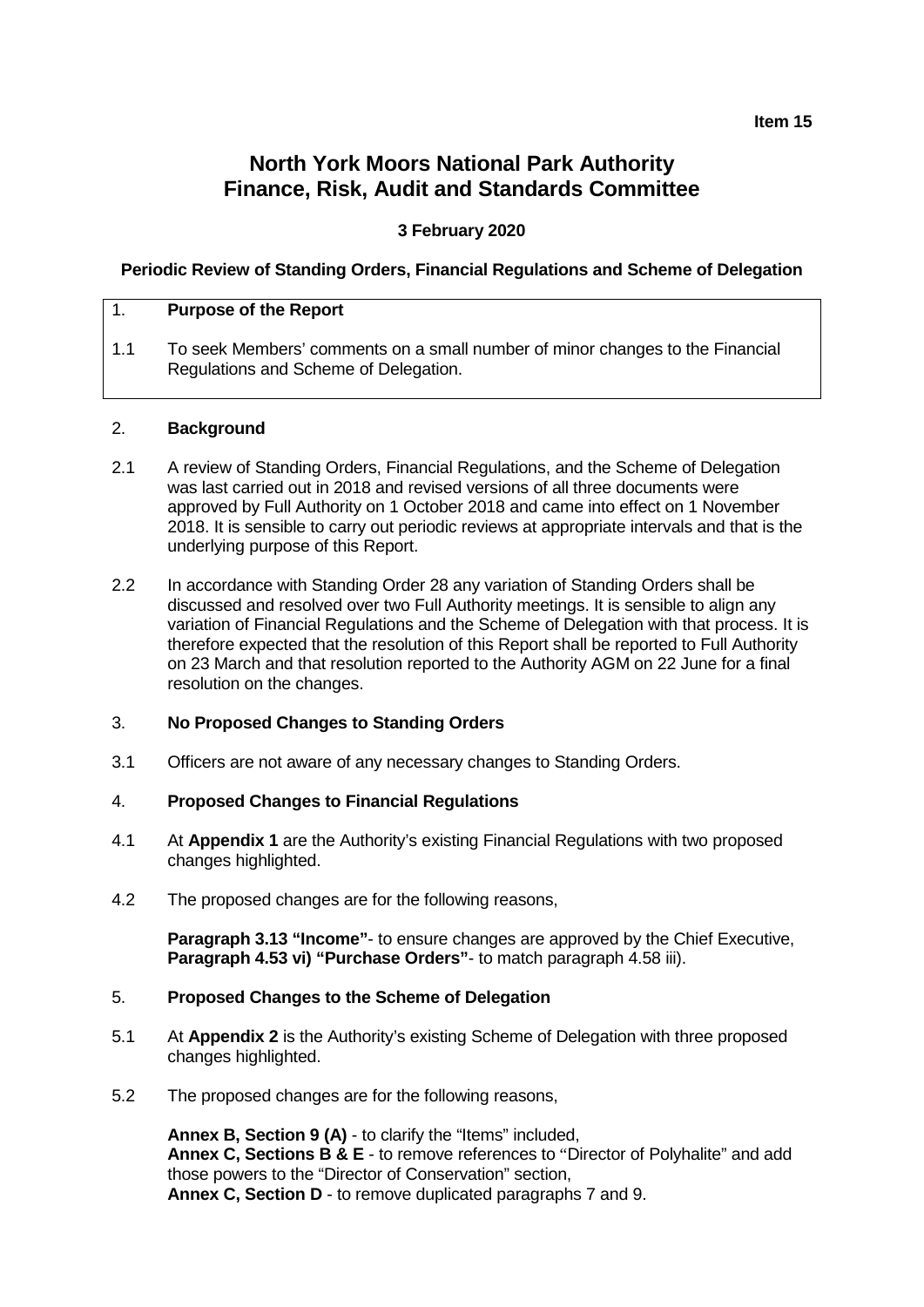5.3 The Senior Leadership team is having discussions about the operation and levels of delegation and may suggest further minor changes at future meetings.

# 6. **Financial and Staffing Implications**

6.1 The proposals in paragraphs 4 and 5 of this Report would improve the operational effectiveness of the Financial Regulations and Scheme of Delegation.

# 7. **Risks and Legal Implications**

7.1 There are no significant risks or legal implications stemming from this Report.

# 8. **Recommendation**

8.1 To support the proposals in paragraphs 4 and 5 of this Report prior to consideration by the Authority.

# **Appendices for this Report**

**Appendix 1** - existing Financial Regulations with proposed changes highlighted. **Appendix 2** - existing Scheme of Delegation with proposed changes highlighted.

#### **Background Papers for this Report**

Existing Standing Orders

Contact Officer Richard Smith **Solicitor** Tel No. 01439 772700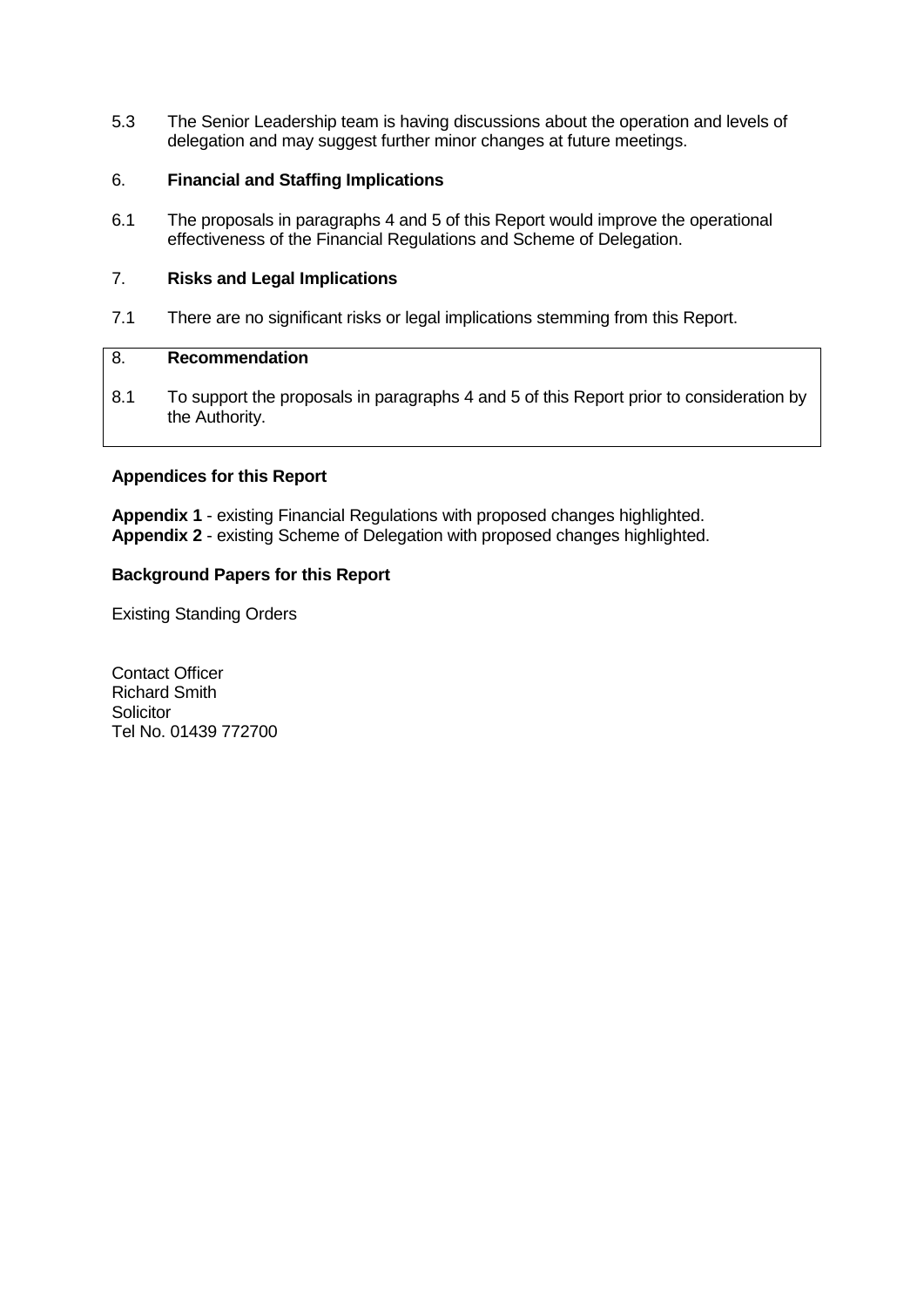# **Proposed changes to Financial Regulations (shown in brown)**

#### **Income**

3.13 Fees and charges within the control of the Authority shall be subject to regular review by the Directors (with all changes approved by the Chief Executive Officer), except as provided in any specific agreements between the Authority and Third Parties.

# **Purchase Orders**

4.53 vi) Purchase orders above £20,000 must be authorised by the Chief Executive Officer, the Chief Finance Officer or the Head of Corporate Services.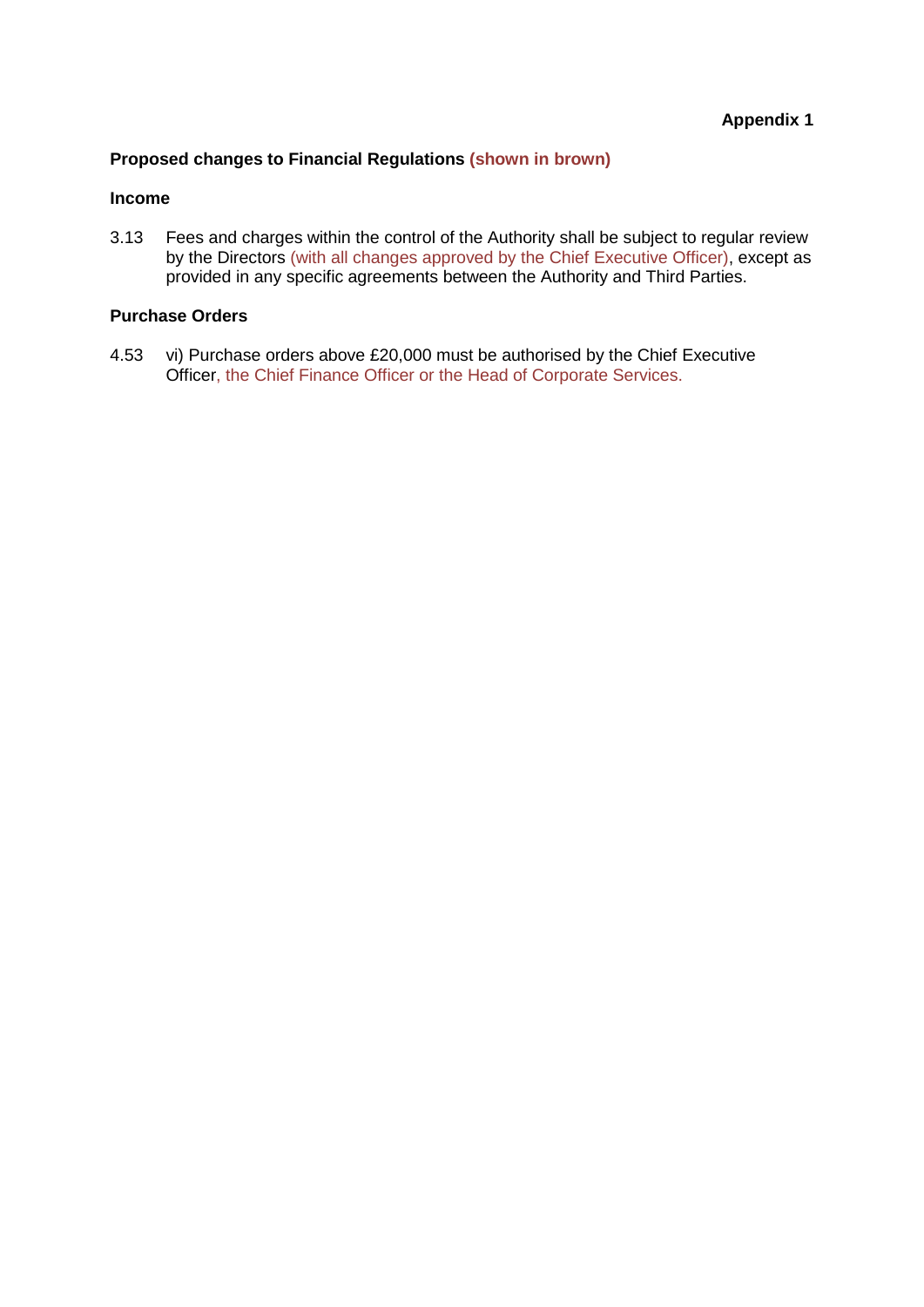# **Proposed changes to the Scheme of Delegation (shown in brown)**

# **Annex B, Section 9 (A)**

- (A) Items Delegated**:**
	- a) Applications for planning permission (including Non Material Amendments);
	- b) Applications for approval of reserved matters after grant of an outline planning permission;
	- c) Submission of details required by a condition on a permission or consent (including CVC applications);
	- d) Applications for listed building consent;
	- e) Applications for Conservation Area consent;
	- f) Applications for advertisement consent and advertisement removal powers;
	- g) Applications for certificates of lawful use of development;
	- h) Notifications under the General Development Order;
	- i) Applications for screening opinions or scoping opinions relating to Environment Impact Assessments;
	- j) applications for proposals by electricity companies;<br>
	k) Applications by Government departments and crow
	- k) Applications by Government departments and crown estates (Circular 18/84 applications);
	- l) Consultations by neighbouring planning authorities;
	- m) determination of conditions and outstanding matters following approval of planning applications by the Planning Committee where the decision is in accordance with the decision taken by the Committee;
	- n) Approval of further reasons for refusal on applications refused by the Planning Committee;
	- o) Approval of the detailed terms of S106 obligations and variations to S106 obligations where that obligation or variation accords with the decision taken by the Planning Committee or decision taken under this Section 9;
	- p) Applications for consent to carry out work on trees covered by Tree Preservation Orders or notifications to carry out work on trees in Conservation Areas;
	- q) Final determination of matters previously considered by the Planning Committee but where the period for consultation had not expired and where any views received subsequent to the Committee meeting can be dealt with by means of a condition or where the matters and issues raised have been already discussed by the Committee;
	- r) Applications for hazardous substance consent.
	- s) Determination as to whether an Environmental Impact Assessment is required;
	- t) Neighbourhood Plan applications, Neighbourhood Development Orders and Local Development Orders
	- u) Making and Confirmation of Article 4 Directions.

# **Annex C, Sections B & E**

# **B. Director of Conservation**

- 1. To authorise such agreements and grants as are appropriate in relation to programmes and schemes that have been approved by the National Park Authority for conservation purposes except that any agreement which the Director of Conservation has personally been involved in negotiating shall be concluded by the Chief Executive (National Park Officer) or, in his/her absence, by another member of the Management Team.
- 2. To make such grants as are appropriate in relation to: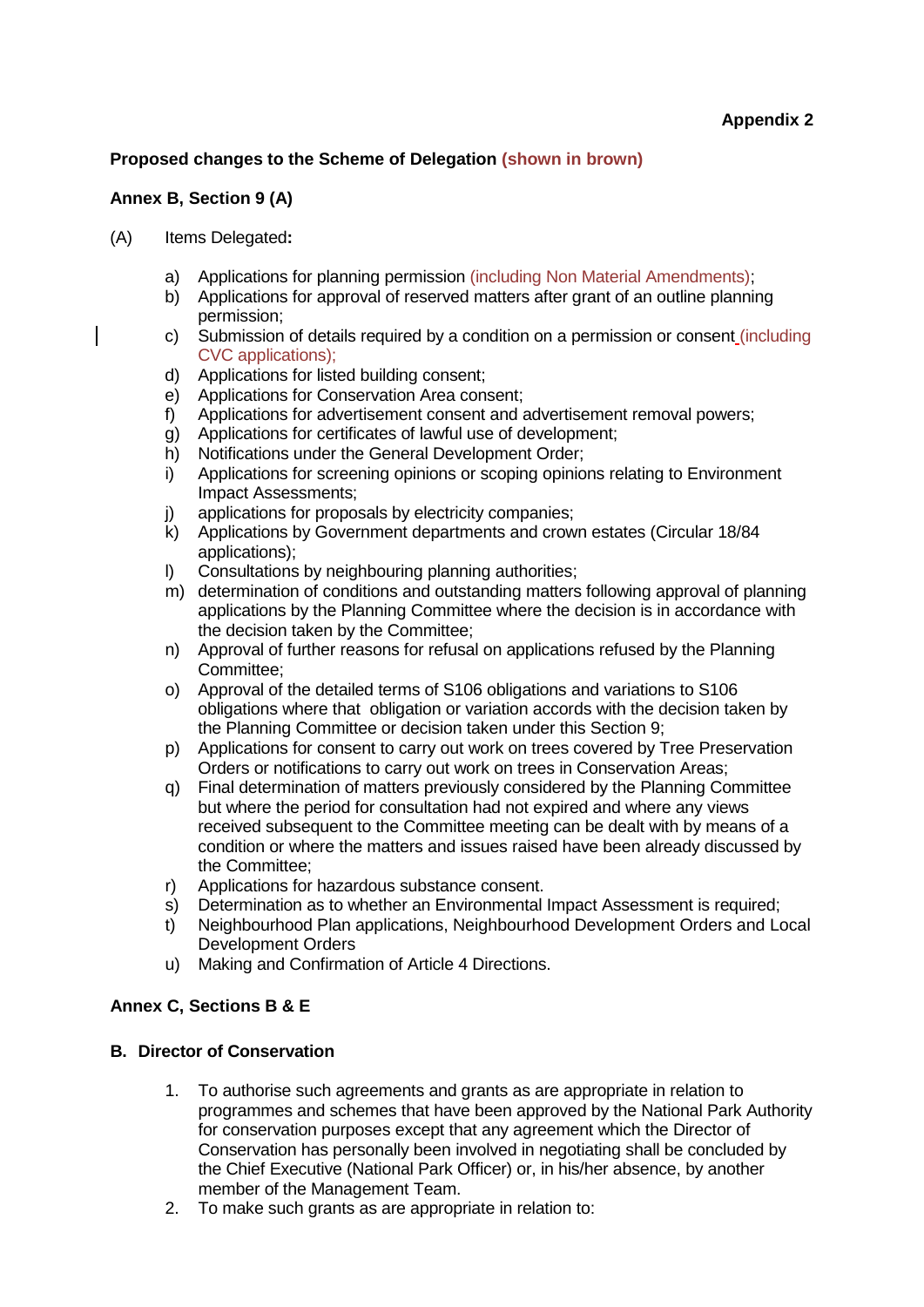- a. Archaeology
- b. Farmland
- c. Wildlife
- d. Woodland

in connection with research or survey, provided that such grants have not been negotiated by the authorising officer.

- 3. To accept offers of external funding with a value up to the level set in the Authority's Financial Regulations where the purpose of the funding is in line with Business Plan priorities or has been approved by the Authority subject to there being budget provision to cover any match funding requirements and where outputs have been agreed with the Chief Executive (National Park Officer).
- 4. To respond to consultations on proposals by the Forestry Commission, Highways, Environment Agency, utilities and other organisations .
- 5. In the absence of the Chief Executive (National Park Officer) to respond to notifications under the Hedgerow Regulations 1997.
- 6. To engage consultants when considered necessary in the furtherance of NP policies and objectives, always provided budget provision has been made to cover the costs involved.
- 7. In the absence of the Chief Executive (National Park Officer) to authorise a Tree Preservation Order to be made under Part VIII of the Town and Country Planning Act 1990 and where there appears to be an immediate threat to a tree(s).
- 8. To respond to applications for consent to carry out work on trees covered by Tree Preservation Orders or notifications to carry out work on trees in Conservation Areas;
- 9. To authorise management and maintenance works up to a ceiling of £20,000 and the granting or variation of leases, licences, dedications on Authority owned or leased land or property that is listed in the Authority's terrier as the responsibility of the Conservation Department.
- 10. In the absence of the Chief Executive (National Park Officer) to authorise Statutory Instruments in relation to section 42 of the Wildlife and Countryside Act 1981 as amended by the Natural Environment and Rural Communities Act 2006 where there appears to be an immediate threat to moor or heath. All such Instruments to be reported to the next Conservation Committee.
- 11. Those powers at Section 12 of the Scheme of Delegation to the Chief Executive (National Park Officer) which relate to the Conservation service and where the Financial Regulations expressly authorise the Director of Conservation to act.
- 12. Those powers at Section 12 of the Scheme of Delegation to the Chief Executive (National Park Officer) which are reasonably required to satisfy the Authority's obligations in Schedule 3 of the Potash Section 106 Agreement dated 19 October 2015 between the Authority, York Potash Limited and other parties (and any obligations that are contained in Section 106 variations or supplements of that Agreement) or where the Financial Regulations expressly authorise the Director of Conservation to act.

#### E. **Director of Polyhalite**

1. Those powers at Section 12 of the Scheme of Delegation to the Chief Executive